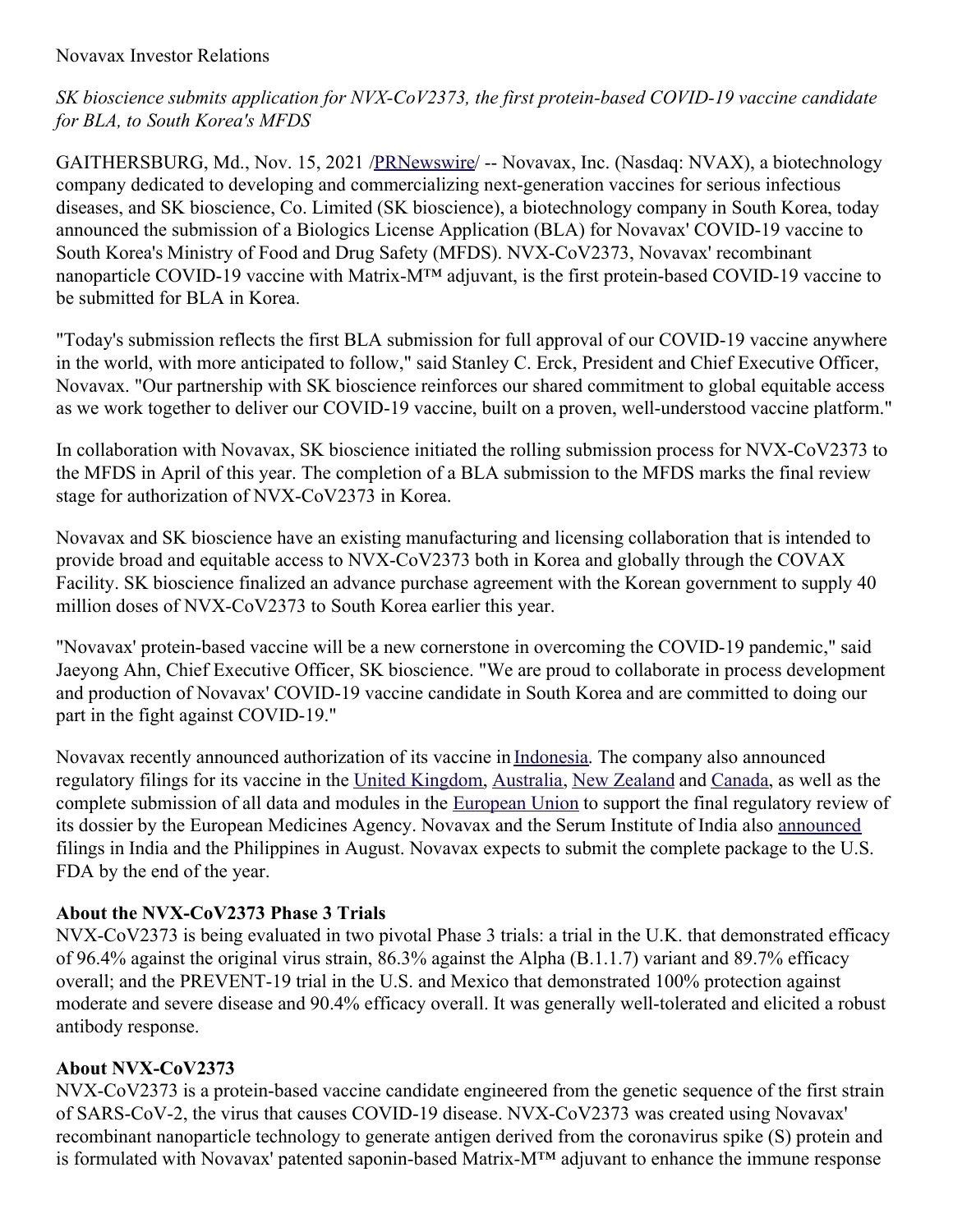and stimulate high levels of neutralizing antibodies. NVX-CoV2373 contains purified protein antigen and can neither replicate, nor can it cause COVID-19.

Novavax' COVID-19 vaccine is packaged as a ready-to-use liquid formulation in a vial containing ten doses. The vaccination regimen calls for two 0.5 ml doses (5 microgram antigen and 50 microgram Matrix-M adjuvant) given intramuscularly 21 days apart. The vaccine is stored at 2°- 8° Celsius, enabling the use of existing vaccine supply and cold chain channels.

### **About Matrix-M™ Adjuvant**

Novavax' patented saponin-based Matrix-M™ adjuvant has demonstrated a potent and well-tolerated effect by stimulating the entry of antigen-presenting cells into the injection site and enhancing antigen presentation in local lymph nodes, boosting immune response.

#### **About Novavax**

Novavax, Inc. (Nasdaq: NVAX) is a biotechnology company that promotes improved health globally through the discovery, development and commercialization of innovative vaccines to prevent serious infectious diseases. The company's proprietary recombinant technology platform combines the power and speed of genetic engineering to efficiently produce highly immunogenic nanoparticles designed to address urgent global health needs. Novavax is conducting late-stage clinical trials for NVX-CoV2373, its vaccine candidate against SARS-CoV-2, the virus that causes COVID-19. NanoFlu™, its quadrivalent influenza nanoparticle vaccine, met all primary objectives in its pivotal Phase 3 clinical trial in older adults. Both vaccine candidates incorporate Novavax' proprietary saponin-based Matrix-M™ adjuvant to enhance the immune response and stimulate high levels of neutralizing antibodies.

For more information, visit [www.novavax.com](https://c212.net/c/link/?t=0&l=en&o=3359043-1&h=3373885554&u=http%3A%2F%2Fwww.novavax.com%2F&a=www.novavax.com) and connect with on [Twitter](https://c212.net/c/link/?t=0&l=en&o=3359043-1&h=3413556452&u=https%3A%2F%2Fc212.net%2Fc%2Flink%2F%3Ft%3D0%26l%3Den%26o%3D3348079-1%26h%3D3640852501%26u%3Dhttps%253A%252F%252Fc212.net%252Fc%252Flink%252F%253Ft%253D0%2526l%253Den%2526o%253D3260461-1%2526h%253D1316526774%2526u%253Dhttps%25253A%25252F%25252Fc212.net%25252Fc%25252Flink%25252F%25253Ft%25253D0%252526l%25253Den%252526o%25253D3158017-1%252526h%25253D500821283%252526u%25253Dhttps%2525253A%2525252F%2525252Ftwitter.com%2525252FNovavax%252526a%25253DTwitter%2526a%253DTwitter%26a%3DTwitter&a=Twitter) and [LinkedIn](https://c212.net/c/link/?t=0&l=en&o=3359043-1&h=88319436&u=https%3A%2F%2Fc212.net%2Fc%2Flink%2F%3Ft%3D0%26l%3Den%26o%3D3348079-1%26h%3D2701640386%26u%3Dhttps%253A%252F%252Fc212.net%252Fc%252Flink%252F%253Ft%253D0%2526l%253Den%2526o%253D3260461-1%2526h%253D1508558197%2526u%253Dhttps%25253A%25252F%25252Fc212.net%25252Fc%25252Flink%25252F%25253Ft%25253D0%252526l%25253Den%252526o%25253D3158017-1%252526h%25253D3702938248%252526u%25253Dhttps%2525253A%2525252F%2525252Fwww.linkedin.com%2525252Fcompany%2525252Fnovavax%2525252F%252526a%25253DLinkedIn%2526a%253DLinkedIn%26a%3DLinkedIn&a=LinkedIn).

### **Forward-Looking Statements**

Statements herein relating to the future of Novavax, its operating plans and prospects, its partnerships, the ongoing development of NVX-CoV2373 and other Novavax vaccine product candidates, the scope, timing and outcome of future regulatory filings and actions and Novavax' anticipated role in fighting the COVID-19 pandemic are forward-looking statements. Novavax cautions that these forward-looking statements are subject to numerous risks and uncertainties that could cause actual results to differ materially from those expressed or implied by such statements. These risks and uncertainties include challenges satisfying, alone or together with partners, various safety, efficacy, and product characterization requirements, including those related to process qualification and assay validation, necessary to satisfy applicable regulatory authorities; difficulty obtaining scarce raw materials and supplies; resource constraints, including human capital and manufacturing capacity, on the ability of Novavax to pursue planned regulatory pathways; challenges meeting contractual requirements under agreements with multiple commercial, governmental, and other entities; and those other risk factors identified in the "Risk Factors" and "Management's Discussion and Analysis of Financial Condition and Results of Operations" sections of Novavax' Annual Report on Form 10- K for the year ended December 31, 2020 and subsequent Quarterly Reports on Form 10-Q, as filed with the Securities and Exchange Commission (SEC). We caution investors not to place considerable reliance on forward-looking statements contained in this press release. You are encouraged to read our filings with the SEC, available at [www.sec.gov](https://c212.net/c/link/?t=0&l=en&o=3359043-1&h=3025564943&u=https%3A%2F%2Fc212.net%2Fc%2Flink%2F%3Ft%3D0%26l%3Den%26o%3D3348079-1%26h%3D2112259080%26u%3Dhttp%253A%252F%252Fwww.sec.gov%252F%26a%3Dwww.sec.gov&a=www.sec.gov) and [www.novavax.com](https://c212.net/c/link/?t=0&l=en&o=3359043-1&h=113538589&u=https%3A%2F%2Fc212.net%2Fc%2Flink%2F%3Ft%3D0%26l%3Den%26o%3D3348079-1%26h%3D2027739288%26u%3Dhttp%253A%252F%252Fwww.novavax.com%252F%26a%3Dwww.novavax.com&a=www.novavax.com), for a discussion of these and other risks and uncertainties. The forward-looking statements in this press release speak only as of the date of this document, and we undertake no obligation to update or revise any of the statements. Our business is subject to substantial risks and uncertainties, including those referenced above. Investors, potential investors, and others should give careful consideration to these risks and uncertainties.

### **Contacts:**